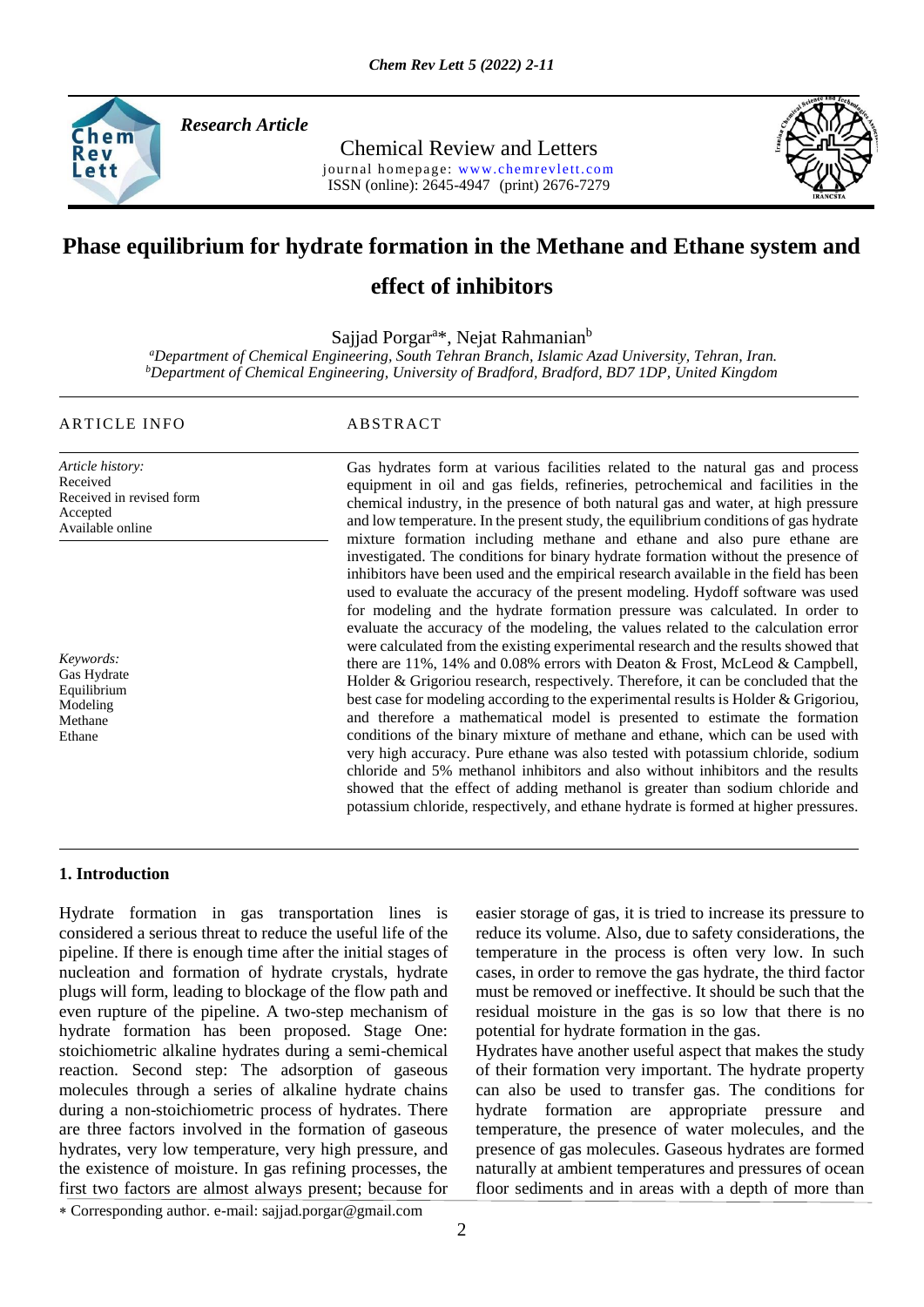500 m. At this pressure and at temperatures above the stable temperature of ice, the gas hydrate is quite stable. Reasons for the importance of gas hydrates is the high potential of gas hydrates in natural gas storage makes it attractive to use them for storage and transportation of natural gas and other gases as a competitor to liquefaction and condensation methods. Gaseous hydrates can be easily transported; Therefore, the technology of building ships carrying gas hydrates will be much less complex than ships carrying LNG, and gas production facilities can be designed much easier than LNG facilities. Gaseous hydrates can also be used in separation processes. Gaseous hydrates are composed of only a limited number of substances, and if a substance is separated from a mixture, including non-hydrate-forming substances, the use of the hydrate-forming property is considered an opportunity. Applications of this separation include concentrating water-rich streams, preparing drinking water from seawater, or separating gas streams. It is worthy to note that hydrate formation can be beneficial in some limited cases such as le in the CCS industry for the safe storage of carbon dioxide albeit it is a challenge as there are several impurities that can impact on hydrate formation curve and its equilibrium [1]. The impact of impurities on the formation of CO2 hydrate has been addressed elsewhere by Peletiri et al. and is not in the scope of this article [2,3]. The research was done by Porgar et al. to investigate the role of methanol and sodium chloride effect on CO2 hydrate formation and found that by increasing inhibitor's concentration, hydrate formation pressure was enhanced [4]. Muromachi studied the ammonium chloride effect on CH4, CO2, and C2H6 hydrates and stated that this inhibitor can reduce their solubility in water and as a result found that methanol has a better effect than ammonium chloride on hydrate formation [5]. Xu et al. investigated the basic structures involved in the formation of methane and ethane hydrates and experimentally studied the tetrahydrofuran effect on the triple system [6]. In another study, Menezes et al. at high pressure experimentally perused methane, ethane, and carbon dioxide hydrate system and finally compared their results with software. The rate of cooling and size of samples were parameters that were investigated and hydrate volume was estimated [7]. Salehfekr et al. examined hydrate formation conditions at the temperature range of 267 to 276 °C. Their results showed that by increasing ethane concentration, a more stable gas

hydrate was formed, and also equilibrium pressure will have enhanced [8]. In Table 1 a study on clathrates formation condition was done.

**Table 1-** Hydrate formation results

| Ref.   | Tem. $(^{\circ}C)$   | <b>Pressure</b><br>(MPa) | <b>Enthalpy</b><br>(kJ.mol<br>CH <sub>4</sub> |
|--------|----------------------|--------------------------|-----------------------------------------------|
| [9]    |                      | 2.56                     | 53.8                                          |
| [10]   | 11.25<br>to<br>16.35 | 9.2 to 16                | 59                                            |
| [11]   | 13,25,29,33          | 9.88,43.9,6<br>9.6,105   | 55.7,5454<br>.5,54.8                          |
| $[12]$ | 1 to 31              | 2.9 to 69.7              | 54.5                                          |
| [13]   | 17                   | 16                       | 53.8                                          |

In hydrate system, the amount of cavity occupation fraction is calculated using Langmuir absorption theory:  $Y_{ki} = \frac{c_{ki}f_k}{1 + \nabla^N_{i} - C}$  $1+\sum_{j=1}^N C_{ji}f_j$  $(1)$ 

In equation 1,  $f_k$  is fugacity and  $C_{ki}$  is the Langmuir absorption constant and expresses the interactions between water and gas in the cavity. Using Leonard Jones' theory, Van der walls and Platteeuw presented the following equation for Langmuir's constant calculation:

$$
C_{ki} = \frac{4\pi}{kT} \int_0^{R-a} \exp\left(\frac{-\omega(r)}{kT}\right) r^2 dr \tag{2}
$$

k is the Boltzmann constant and  $\omega$  (r) is a function of the spherical symmetrical cavity potential, which is a function of the cell radius, the coordinate number, and the type of interaction. R is the radius of the spherical cavity and "a" is the radius of the guest molecule [4]. Other studies and reviews were done on hydrates formation and its mechanism [14,15].

#### **2. Results and Discussion**

 In the present study, the binary methane-ethane system without any additives was compared with the experimental results **.**The hydrate formation pressure at different temperatures was calculated and their deviation was investigated with experimental results. In Figure 1, the results of the modeling are compared with the results of Deaton and Frost and the results are presented. Table 2 presents the results of the methane and ethane gas mixture modeling with different percentages of methane and compared them with the experimental results from Deaton and Frost.

| %CH Tem.<br>$\overline{4}$ | (K)   | Pres. Pres.<br>(kPa) | $(kPa)$ -<br>-Exp. Mod.         | Devi. %CH <sub>4</sub> | $\mathop{\mathbf{Temp}}\limits_{\boldsymbol{\cdot}(\mathbf{K})}$ | $\mathbf{Exp.}$ | Pres. Pres.<br>(kPa)- (kPa)-<br>Mod. | Devi. |
|----------------------------|-------|----------------------|---------------------------------|------------------------|------------------------------------------------------------------|-----------------|--------------------------------------|-------|
| 56.4                       |       |                      | 277.6 1289 1179.1 8.526 97.1    |                        |                                                                  |                 | 274.8 2158 2565.33 15.878            |       |
| 56.4                       | 280.4 |                      | 1758 1596.88 9.165 97.1         |                        | 277.6 2958                                                       |                 | 3382.748 12.556                      |       |
| 56.4                       |       |                      | 283.2 2434 2174.699 10.653 97.1 |                        | 280.4                                                            | 4034            | 4486.598 10.088                      |       |

**Table2-** Results for hydrate formation pressure: Reference for experimental data: Deaton and Frost [16]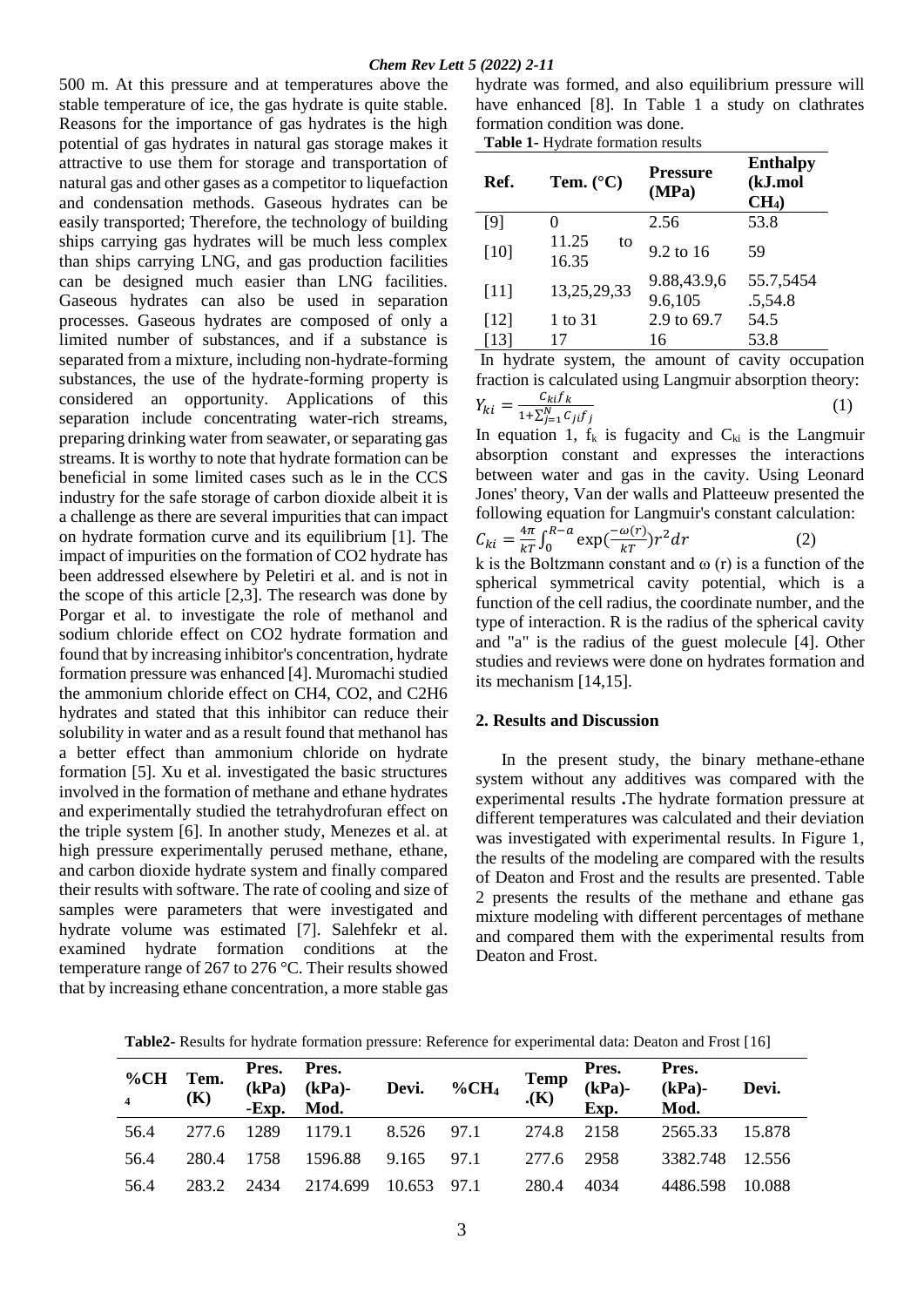| Chem Rev Lett 5 (2022) 2-11 |       |      |          |        |      |       |      |          |       |  |  |  |
|-----------------------------|-------|------|----------|--------|------|-------|------|----------|-------|--|--|--|
| 90.4                        | 274.8 | 1524 | 1870.752 | 22.753 | 97.1 | 274.8 | 2365 | 2565.33  | 7.809 |  |  |  |
| 90.4                        | 277.6 | 2096 | 2492.471 | 18.916 | 97.8 | 277.6 | 3227 | 3516.882 | 8.243 |  |  |  |
| 90.4                        | 280.4 | 2889 | 3340.111 | 15.615 | 97.8 | 280.4 | 4413 | 4655.161 | 5.202 |  |  |  |
| 90.4                        | 283.2 | 3965 | 4519.019 | 13.973 | 97.8 | 282.6 | 5668 | 5837.042 | 2.896 |  |  |  |
| 95                          | 274.8 | 1841 | 2292.919 | 24.547 | 97.8 | 283.2 | 6088 | 6221.382 | 2.144 |  |  |  |
| 95                          | 274.8 | 1841 | 2292.919 | 24.547 | 98.8 | 274.8 | 2861 | 2842.293 | 0.658 |  |  |  |
| 95                          | 277.6 | 2530 | 3037.25  | 20.049 | 98.8 | 277.6 | 3806 | 3728.436 | 2.080 |  |  |  |
| 95                          | 280.4 | 3447 | 4047.11  | 17.410 | 98.8 | 280.4 | 5088 | 4918.475 | 3.447 |  |  |  |
|                             |       |      |          |        |      |       |      |          |       |  |  |  |

Average error  $= 11.2\%$ 



**Fig. 1-**Comparison pressure result of modelling with Deaton and Frost research

Obtained results from modeling also compared with McLeod and Campbell results from the temperature of

284.9 to 304.1 K and average deviation of 14% was obtained that this amount of error at lower temperatures compared to higher temperatures showed less difference with laboratory values. The results were summarized in Table 3.

Hydrate pressure formation for methane at concentrations of 94.6% and 80.9% at different temperatures were plotted in Fig.2 and Fig.3 respectively. By increasing temperature, the pressure also increases for both modeling and experimental results that for 80.9%, by enhancing temperature from 288.8 to 304.1 K, the equilibrium pressure increased from 6.6 to 56.5 Mpa while for 94.6% concentration, the pressure was changed from 6.4 to 53.3 Mpa.

| $\%$ CH <sub>4</sub> | Temp.<br>(K)           | Pres.<br>(MPa)-Exp. | Pres.<br>$(MPa)$ - | Devi. | $\%$ CH <sub>4</sub> | Tem.<br>(K) | Pres.<br>$(MPa)$ - | Pres.             | Dev.   |
|----------------------|------------------------|---------------------|--------------------|-------|----------------------|-------------|--------------------|-------------------|--------|
|                      |                        |                     | Mod.               |       |                      |             | Exp.               | $(MPa)$ -<br>Mod. |        |
| 94.6                 | 302                    | 68.43               | 53.37              | 22.0  | 80.9                 | 304.1       | 68.57              | 56.57             | 17.496 |
| 94.6                 | 301.2                  | 62.23               | 48.95              | 21.3  | 80.9                 | 303.1       | 61.95              | 50.87             | 17.874 |
| 94.6                 | 299.1                  | 48.23               | 38.54              | 20.1  | 80.9                 | 301.3       | 48.64              | 41.44             | 14.797 |
| 94.6                 | 296.6                  | 34.44               | 28.35              | 17.7  | 80.9                 | 299         | 35.61              | 30.95             | 13.080 |
| 94.6                 | 293.6                  | 24.24               | 19.13              | 21.1  | 80.9                 | 296.4       | 23.48              | 21.271            | 9.405  |
| 94.6                 | 289.7                  | 13.89               | 11.44              | 17.6  | 80.9                 | 293.3       | 13.89              | 12.88             | 7.217  |
| 94.6                 | 287.9                  | 10.45               | 9.155              | 12.4  | 80.9                 | 291.7       | 10.45              | 9.98              | 4.490  |
| 94.6                 | 284.9                  | 6.93                | 6.456              | 6.8   | 80.9                 | 288.8       | $\tau$             | 6.61              | 5.604  |
|                      | Average error $= 14\%$ |                     |                    |       |                      |             |                    |                   |        |

**Table 3-** Results for hydrate formation pressure: Reference for experimental data: McLeod and Campbell [16]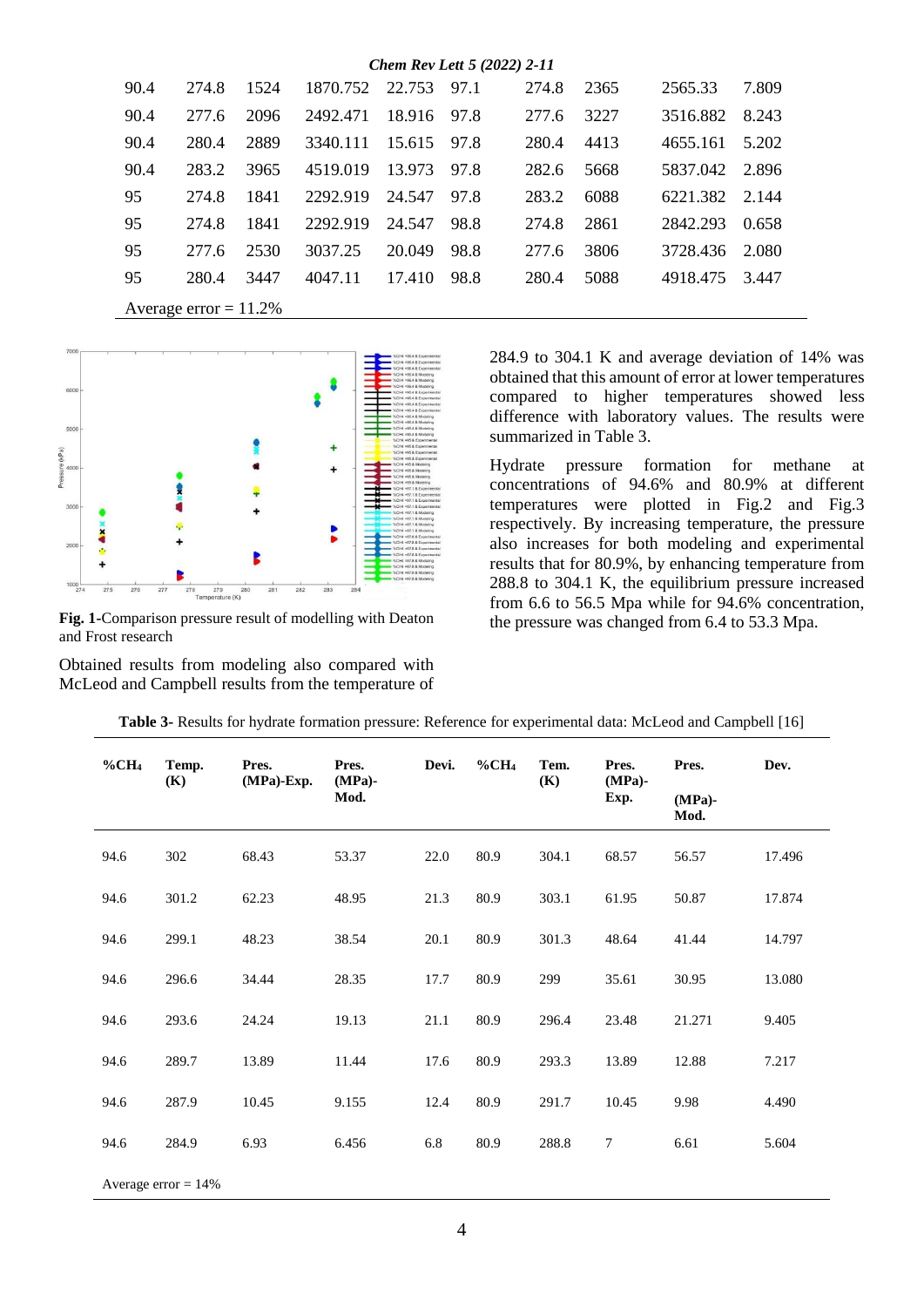

**Fig.2-**Comparison pressure result of modelling with McLeod and Campbell research  $\omega$  %CH<sub>4</sub>=94.6 [16].

In substances like methane that have a structure I, hydrate forms at higher pressures than materials that have structure II and in identical compounds of several mixtures, the higher the methane content, the pressure of hydrate formation is higher. This model was presented by a team led by Dr. Sloan in 1998. Its infrastructure is based on the Van der Waals-Platteeuw



**Fig.3-**Comparison pressure result of modelling with McLeod and Campbell research  $\omega$  %CH<sub>4</sub>=80.9 [16].

and Parish-Praznitz model. Of course, there have been changes in the values of the parameters used and the form of the equations to eliminate some of the model constraints. For example, instead of using chemical potential equivalence, the equation of water fugacity in phases is used.

**Table 4-** Results for hydrate formation pressure: Reference for experimental data: Holder and Grigoriou [16]

| $\%$ CH <sub>4</sub> | Tem. $(K)$ | Pres.<br>(kPa)<br>-Exp | Pres.<br>$(kPa)$ -<br>Mod | Devi. | $\%$ CH <sub>4</sub> | Temp.<br>(K) | Pres.<br>$(kPa)$ -<br><b>Exp</b> | Pres.<br>$(kPa)$ -<br>Mod | Dev.  |
|----------------------|------------|------------------------|---------------------------|-------|----------------------|--------------|----------------------------------|---------------------------|-------|
| 1.6                  | 283.9      | 1810                   | 1687.04                   | 0.068 | 4.7                  | 286.4        | 2510                             | 2335.886                  | 0.069 |
| 1.6                  | 285.7      | 2310                   | 2145.339                  | 0.071 | 4.7                  | 287.6        | 2990                             | 2763.547                  | 0.076 |
| 1.6                  | 286.6      | 2710                   | 2433.133                  | 0.102 | 17.7                 | 281.6        | 1420                             | 1319.093                  | 0.071 |
| 1.6                  | 287.8      | 3080                   | 2910.036                  | 0.055 | 17.7                 | 283.3        | 1770                             | 1610.669                  | 0.090 |
| 4.7                  | 279.4      | 990                    | 967.678                   | 0.023 | 17.7                 | 284.8        | 2140                             | 1927.43                   | 0.099 |
| 4.7                  | 281.5      | 1340                   | 1248.678                  | 0.068 | 17.7                 | 286.2        | 2660                             | 2288.371                  | 0.140 |
| 4.7                  | 283.3      | 1710                   | 1560.819                  | 0.087 | 17.7                 | 287          | 3000                             | 2530.252                  | 0.157 |
| 4.7                  | 285.3      | 2170                   | 2017.037                  | 0.070 |                      |              | Average error= $0.083$           |                           |       |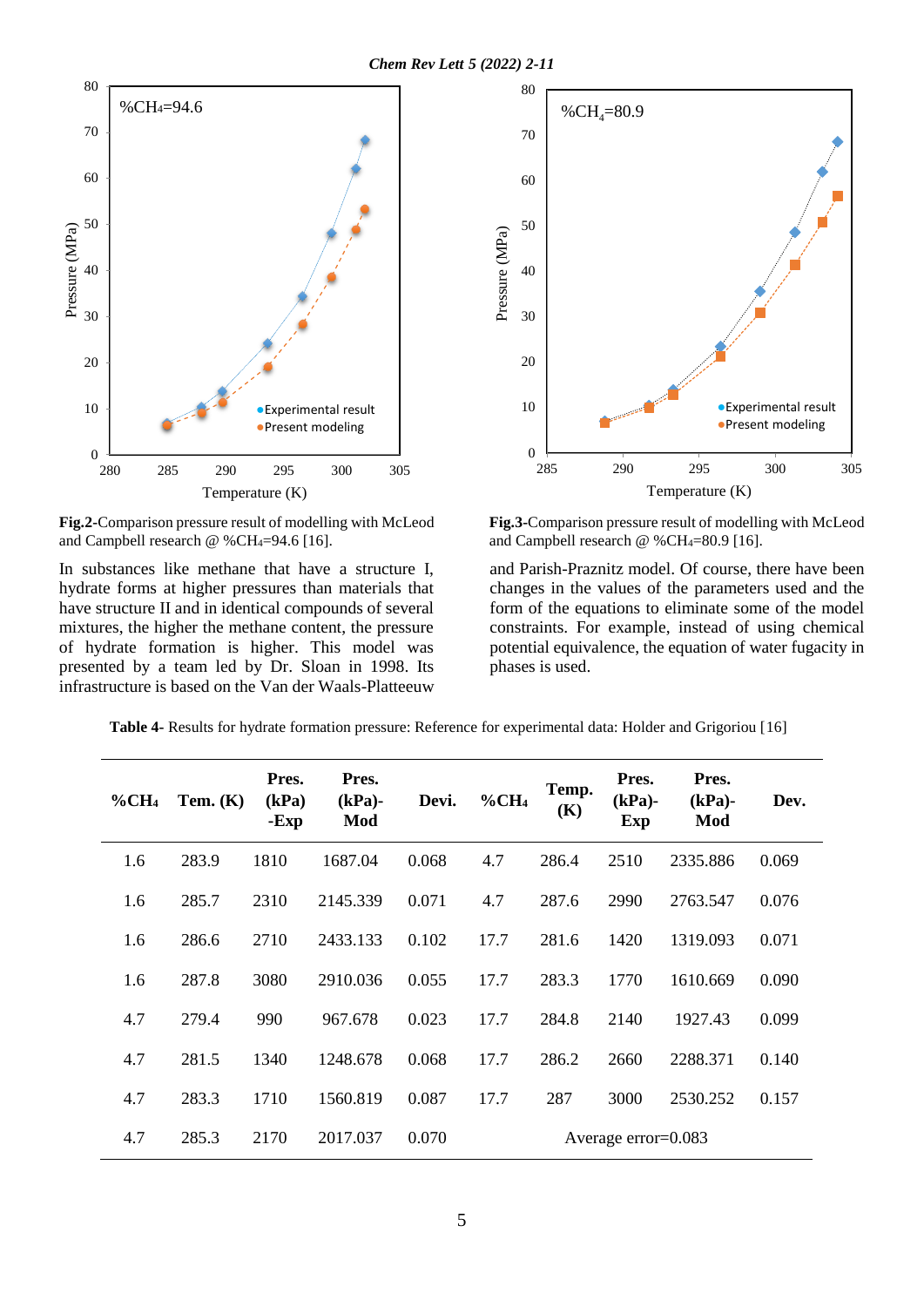

**Fig. 4-**Comparison pressure result of modelling with Holder and Grigoriou research  $\omega$  %CH<sub>4</sub>=1.6 [16].

Figures 4 to 6 were plotted in three different percentages of methane and Table 4 reports the results of the modeling with Holder and Grigoriou result and the average error is 0.083 which shows the best agreement with the experimental results and shows that the proposed model can predict the hydrate formation behavior with high confidence. For this reason, the P=  $3.2928T^3$  –  $2795.1T^2$  +  $791117T$ -  $7E+07$  $@%CH_4=1.6$  (4)



**Fig.6-**Comparison pressure result of modelling with Holder and Grigoriou research  $@$  %CH<sub>4</sub>=17.7.

In Figure 7, the experimental studies of methane-ethane hydrate formation were plotted. Hydrates formed in porous media are a function of temperature, pressure and pore size. At a specific pore size with decreasing



**Fig. 5-**Comparison pressure result of modelling with Holder and Grigoriou research  $@$  %CH<sub>4</sub>=4.7 [16].

mathematical model is presented for three different percentages of methane that can predict the pressure of methane-ethane gas mixture formation.

$$
P = 0.9023T3 - 754.46T2 + 210411T - 2E+07
$$
  
\n
$$
@%CH4=17.7
$$
 (3)

$$
P = 1.0983T3 - 918.24T2 + 256015T - 2E+07
$$
  
@%CH<sub>4</sub>=4.7 (5)



**Fig.7-** Methane + ethane mixture (LW–H–V) data [16].

temperature, equilibrium occurs at higher pressure and at constant temperature increases with decreasing pore size of equilibrium pressure. Therefore, it is important to know the equilibrium conditions of hydrate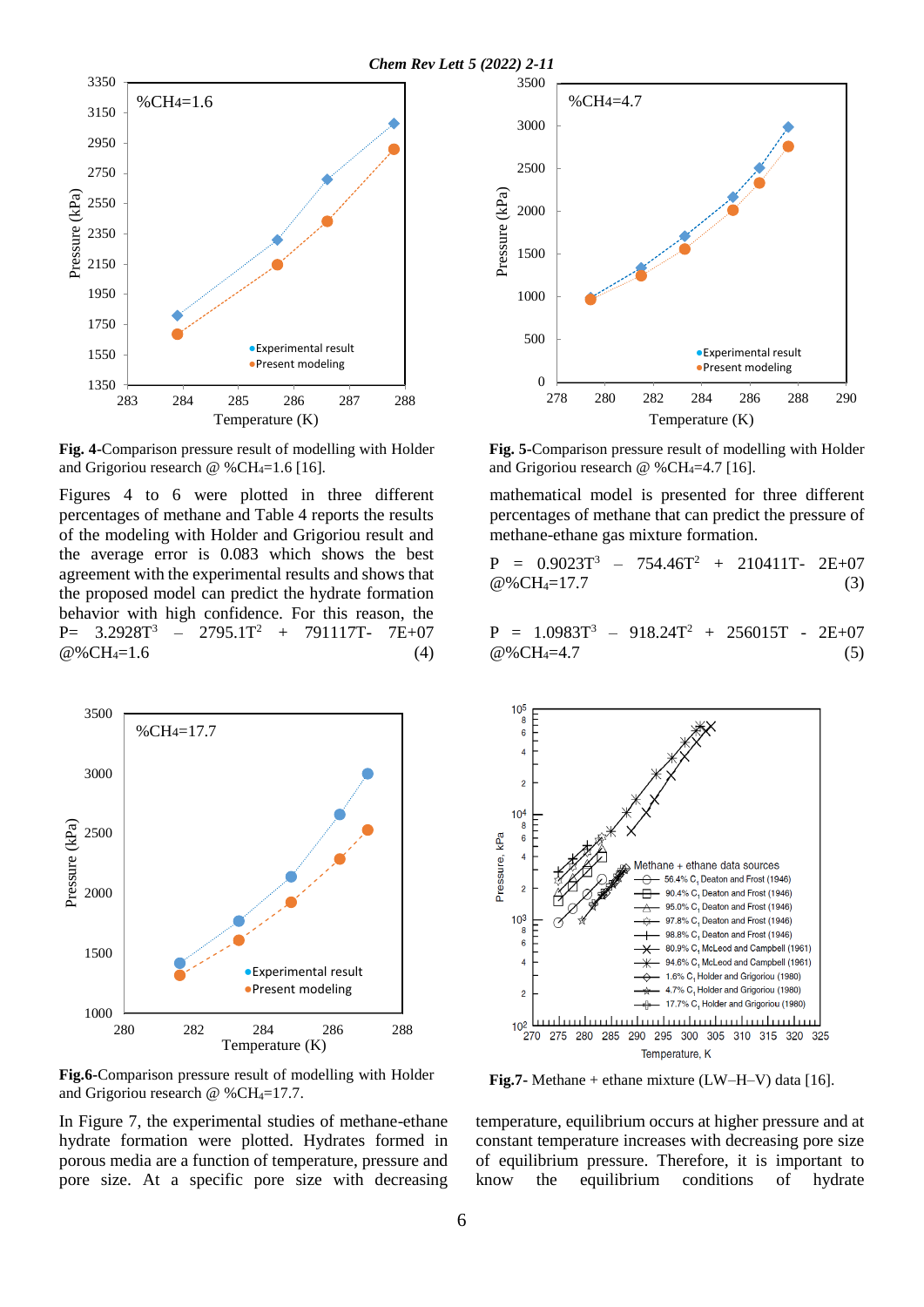decomposition to be extracted from these sources. Due to the solid nature of the hydrate phase, hydrate formation at higher pressures will be more intense than at lower pressures and eventually lead to increased mass transfer coefficients at pressures. In fact, the increase in pressure increases the condensing force and the rate of gas consumption, which increases the driving force to reduce the mass transfer coefficient, but increases the rate of gas consumption to increase the mass transfer coefficient.

In other section of the present study, pure ethane hydrate formation in two different modes was investigated, in the first case, ethane without additive was tested and then in order to evaluate the importance of using inhibitors, three inhibitors, methanol, sodium chloride and potassium chloride, were used at a concentration of 5% by weight. Ethane in the temperature range between 298.1 to 317.5 °C without additives showed an almost linear relationship that with increasing temperature also increased the amount of hydrate formation pressure. This trend was plotted in Fig.8.



**Fig.8.** Equilibrium pressure changes for pure ethane without inhibitor versus to temperature changes.

To validate the research, the results were compared with the experimental results of Alvonitis and the corresponding graph was shown in Figure 9, which shows a good agreement with the laboratory results.



**Fig.9.** Comparison between present study with Alvonitis result [16].

The results of modeling the formation of ethane hydrate using Hydoff software in the temperature range between 277 to 317 °C are fully included in Table 5, which showed structure I in this temperature range, and with increasing temperature, the amount of pressure increased and also, the amount of molar percentage of water in equilibrium increased.

| Tempe. | Equilibrium        |             | <b>Composition of Phases at</b><br>Equilibrium (moles) |                             |   | Equilibriu<br>m Pressure<br>(kpa) |                  | <b>Fractional</b><br>Occupancy of<br>Cages |
|--------|--------------------|-------------|--------------------------------------------------------|-----------------------------|---|-----------------------------------|------------------|--------------------------------------------|
| (K)    | <b>Hydrate:</b>    | <b>FEED</b> | Water                                                  | Liqui<br><b>Hydrat</b><br>d |   |                                   | <b>Small</b>     | Large                                      |
| 277.8  | <b>STRUCTURE I</b> | 1           | 0.0005                                                 | 1                           | 1 | 786.515                           | $\mathbf{0}$     | 0.9894                                     |
| 278.6  | <b>STRUCTURE I</b> | 1           | 0.0005                                                 | 1                           | 1 | 866.792                           | $\mathbf{0}$     | 0.9899                                     |
| 279.4  | <b>STRUCTURE I</b> | 1           | 0.0005                                                 | 1                           | 1 | 955.826                           | $\mathbf{0}$     | 0.9904                                     |
| 280.4  | <b>STRUCTURE I</b> | 1           | 0.0006                                                 | 1                           | 1 | 1081.168                          | $\mathbf{0}$     | 0.9909                                     |
| 281.5  | <b>STRUCTURE I</b> | 1           | 0.0006                                                 | $\mathbf{1}$                | 1 | 1241.628                          | $\mathbf{0}$     | 0.9915                                     |
| 282.2  | <b>STRUCTURE I</b> | 1           | 0.0006                                                 | 1                           | 1 | 1374.327                          | $\boldsymbol{0}$ | 0.9919                                     |

**Table 5-** Pure ethane result via using Hydoff software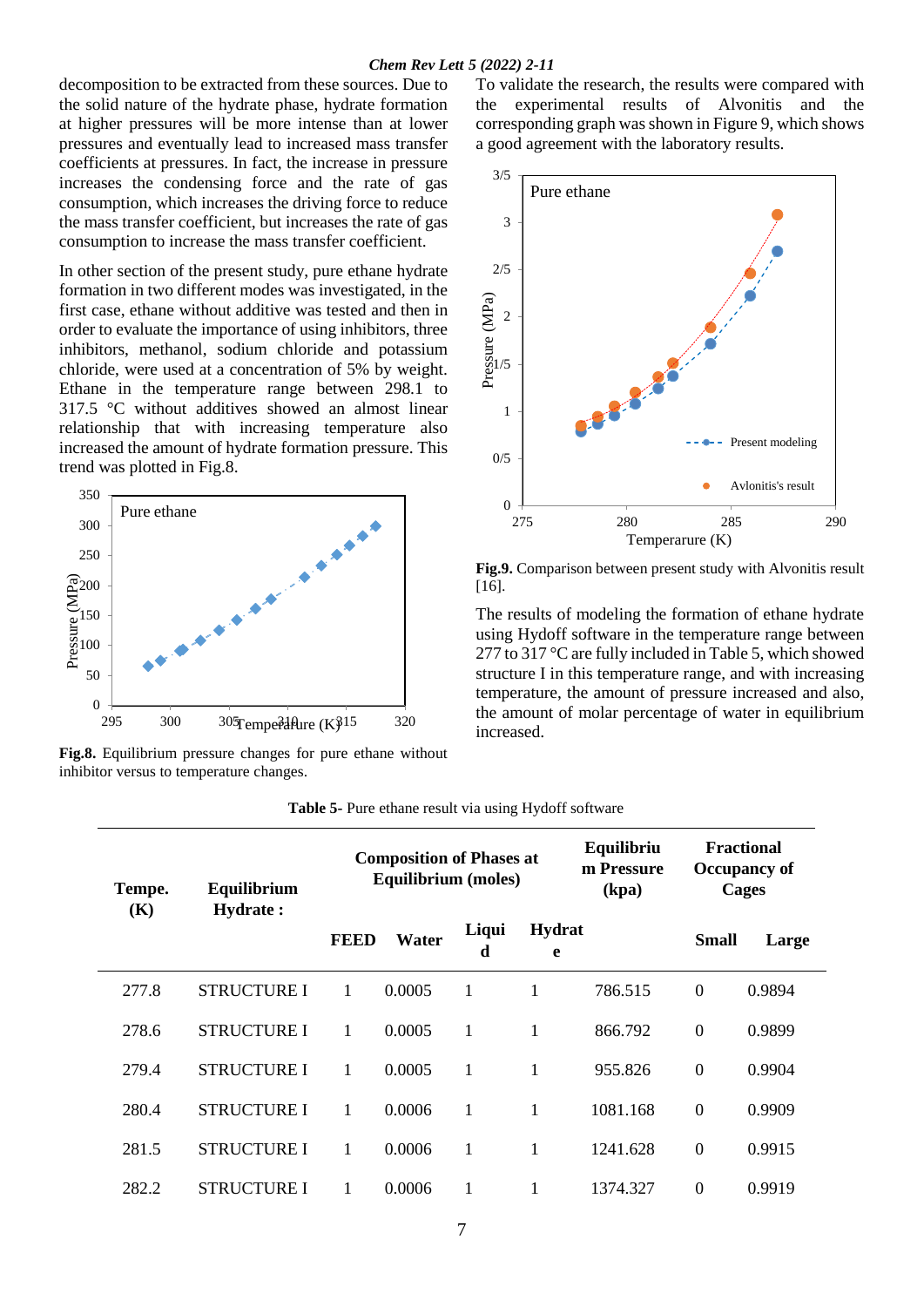|        |                    |              | Chem Rev Lett 5 (2022) 2-11 |              |              |            |                  |              |
|--------|--------------------|--------------|-----------------------------|--------------|--------------|------------|------------------|--------------|
| 284    | <b>STRUCTURE I</b> | $\mathbf{1}$ | 0.0007                      | $\mathbf{1}$ | $\mathbf{1}$ | 1714.434   | $\overline{0}$   | 0.9927       |
| 285.9  | <b>STRUCTURE I</b> | $\mathbf{1}$ | 0.0008                      | $\mathbf{1}$ | 1            | 2223.26    | $\boldsymbol{0}$ | 0.9935       |
| 287.2  | <b>STRUCTURE I</b> | $\mathbf{1}$ | 0.0009                      | $\mathbf{1}$ | $\mathbf{1}$ | 2694.55    | $\boldsymbol{0}$ | 0.994        |
| 299.15 | <b>STRUCTURE I</b> | $\mathbf{1}$ | 0.0017                      | $\mathbf{1}$ | $\mathbf{1}$ | 74941.234  | $\boldsymbol{0}$ | 0.9989       |
| 298.1  | <b>STRUCTURE I</b> | $\mathbf{1}$ | 0.0016                      | $\mathbf{1}$ | 1            | 65468.148  | $\boldsymbol{0}$ | 0.9987       |
| 300.82 | <b>STRUCTURE I</b> | $\mathbf{1}$ | 0.0018                      | $\mathbf{1}$ | $\mathbf{1}$ | 90871.4    | $\boldsymbol{0}$ | 0.9992       |
| 302.56 | <b>STRUCTURE I</b> | $\mathbf{1}$ | 0.002                       | $\mathbf{1}$ | $\mathbf{1}$ | 108530.07  | $\overline{0}$   | 0.9994       |
| 304.15 | <b>STRUCTURE I</b> | $\mathbf{1}$ | 0.0021                      | $\mathbf{1}$ | $\mathbf{1}$ | 125609.703 | $\boldsymbol{0}$ | 0.9996       |
| 305.65 | <b>STRUCTURE I</b> | $\mathbf{1}$ | 0.0022                      | $\mathbf{1}$ | 1            | 142473.766 | $\boldsymbol{0}$ | 0.9997       |
| 307.26 | <b>STRUCTURE I</b> | $\mathbf{1}$ | 0.0023                      | $\mathbf{1}$ | 1            | 161363.828 | $\overline{0}$   | 0.9998       |
| 308.57 | <b>STRUCTURE I</b> | $\mathbf{1}$ | 0.0024                      | $\mathbf{1}$ | $\mathbf{1}$ | 177343.984 | $\boldsymbol{0}$ | 0.9998       |
| 301.07 | <b>STRUCTURE I</b> | 1            | 0.0019                      | $\mathbf{1}$ | 1            | 93341.719  | $\boldsymbol{0}$ | 0.9993       |
| 311.44 | <b>STRUCTURE I</b> | 1            | 0.0027                      | $\mathbf{1}$ | 1            | 214066.453 | $\boldsymbol{0}$ | 0.9999       |
| 312.86 | <b>STRUCTURE I</b> | 1            | 0.0028                      | $\mathbf{1}$ | $\mathbf{1}$ | 233193.219 | $\boldsymbol{0}$ | 0.9999       |
| 314.2  | <b>STRUCTURE I</b> | 1            | 0.0029                      | $\mathbf{1}$ | 1            | 251511.328 | $\boldsymbol{0}$ | $\mathbf{1}$ |
| 315.26 | <b>STRUCTURE I</b> | 1            | 0.003                       | $\mathbf{1}$ | $\mathbf{1}$ | 266571.281 | $\boldsymbol{0}$ | $\mathbf{1}$ |
| 316.39 | <b>STRUCTURE I</b> | 1            | 0.0031                      | $\mathbf{1}$ | $\mathbf{1}$ | 282416.406 | $\boldsymbol{0}$ | $\mathbf{1}$ |
| 317.49 | <b>STRUCTURE I</b> | $\mathbf{1}$ | 0.0032                      | $\mathbf{1}$ | 1            | 298906.719 | $\boldsymbol{0}$ | $\mathbf{1}$ |

Finally, in order to investigate the role and effect of different inhibitors on equilibrium pressure, three different inhibitors, one methanol and the other two salt inhibitors including potassium chloride and sodium chloride at a weight concentration of 5% were used. The results showed that the use of inhibitor increases the amount of pressure, which was higher for methanol in the the amount of inhibitor used to prevent hydrate formation, it is necessary to predict the hydrate formation conditions in systems containing the inhibitor. In the saltwater system, the interaction of the ions from the salt ionization with the water dipoles is much stronger than the hydrogen bond and van der Waals forces between the water molecules and the guest molecules. This interaction prevents the formation of hydrates due to the adsorption of more water molecules to salt ions than the adsorption of water in the hydrate structure.

studied temperature range, which was more significant at higher temperatures that related graph was plotted in Fig.10.

The results indicate that the addition of salts such as NaCl and KCl to organic inhibitors increases the efficiency of inhibitors. In order to describe

Salts act as a thermodynamic inhibitor by lowering the temperature of hydrate formation. The following two reasons can be suggested for the improving effect of these liquids. The first reason is the effect of these liquids on surface tension. Adding ionic liquid to water decreased the surface tension between phases, which is a good phenomenon for two-phase contact and increases the nucleation possibility in the interface of liquid and gas. The second reason is related to the salt effect of ionic liquids, which increases the rate of water transfer for the growth of hydrates by adding these liquids.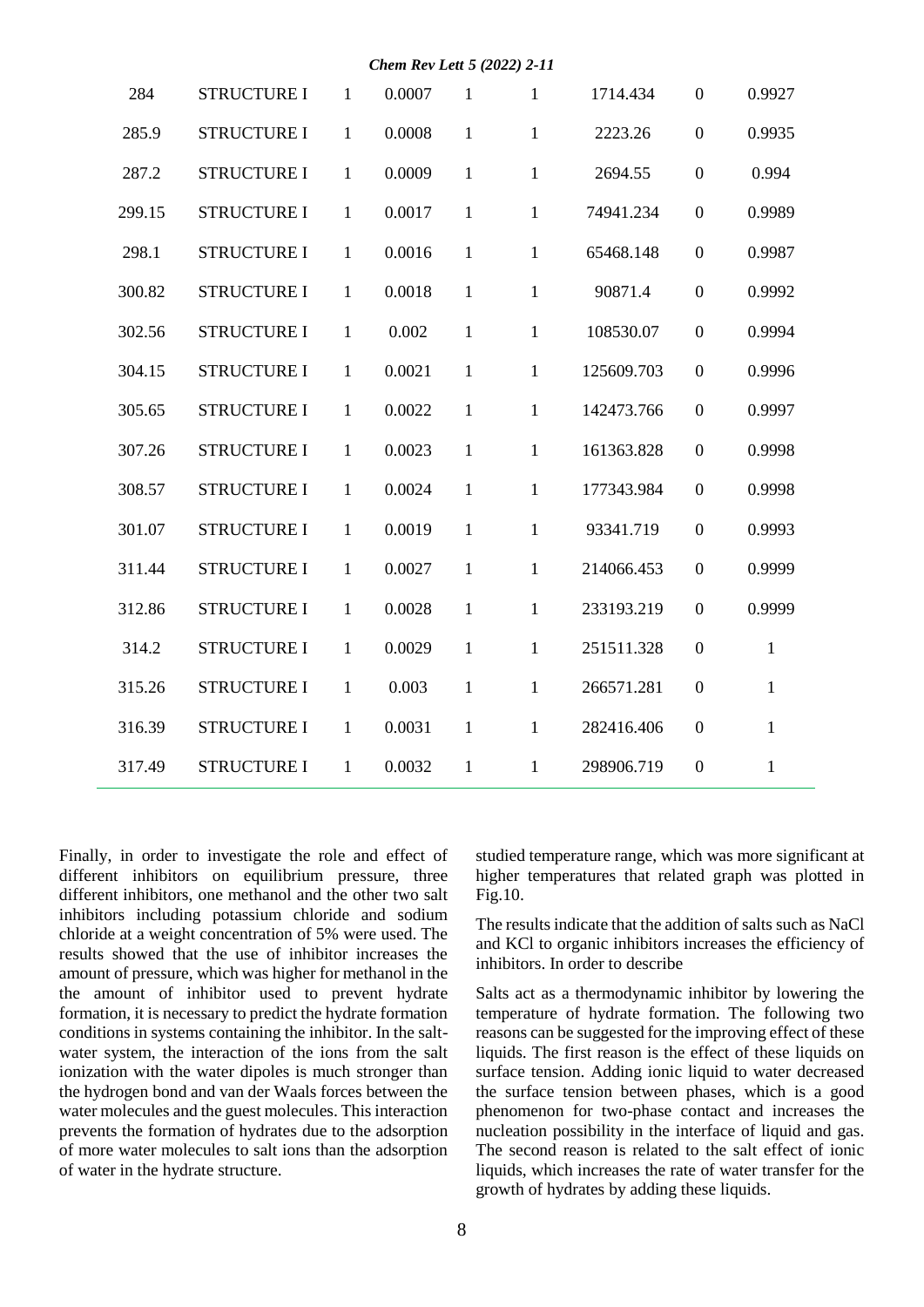#### *Chem Rev Lett 5 (2022) 2-11*

Table 6 shows complete results of methanol inhibitor on ethane hydrate formation that water content decreased with increasing temperature. The mechanism of alcohols is such that form a hydrogen bond with water by hydroxyl group, and on the other hand, the hydrocarbon atoms of the alcohol molecules direct the water molecules towards the formation of clusters.

Methanol delays the participation of water molecules in the formation of the hydrate structure and maintains them in the fluid phase. The more inhibitors are added to the structure, the fewer molecules of water are formed in the structure of the hydrate, and therefore the lower the temperature and the higher the pressure required to forming the hydrate.



**Fig.10.** Effect of various inhibitors on ethane hydrate formation.

| <b>Table 6-</b> Pure ethane formation with Methanol 5% |
|--------------------------------------------------------|
|--------------------------------------------------------|

| Tempe.<br>(K) | Equilibrium<br>Hydrate: |              |        | <b>Composition of Phases at Equilibrium</b><br>(moles) | Equilibrium<br>Pressure (kpa) | <b>Fractional</b><br>Occupancy of<br><b>Cages</b> |              |        |
|---------------|-------------------------|--------------|--------|--------------------------------------------------------|-------------------------------|---------------------------------------------------|--------------|--------|
|               |                         | <b>FEED</b>  | Water  | Liquid                                                 | <b>Hydrate</b>                |                                                   | <b>Small</b> | Large  |
| 277.8         | <b>STRUCTURE I</b>      | $\mathbf{1}$ | 0.0119 | 1                                                      | 1                             | 1057.631                                          | $\Omega$     | 0.9919 |
| 278.6         | <b>STRUCTURE I</b>      | 1            | 0.0117 | 1                                                      | $\mathbf{1}$                  | 1173.127                                          | $\mathbf{0}$ | 0.9923 |
| 279.4         | <b>STRUCTURE I</b>      | 1            | 0.0116 | 1                                                      | 1                             | 1302.686                                          | $\mathbf{0}$ | 0.9927 |
| 280.4         | <b>STRUCTURE I</b>      | 1            | 0.0114 | 1                                                      | 1                             | 1487.847                                          | $\mathbf{0}$ | 0.9931 |
| 281.5         | <b>STRUCTURE I</b>      | 1            | 0.0111 | 1                                                      | 1                             | 1727.584                                          | $\mathbf{0}$ | 0.9936 |
| 282.2         | <b>STRUCTURE I</b>      | $\mathbf{1}$ | 0.011  |                                                        | 1                             | 1906.797                                          | $\mathbf{0}$ | 0.9939 |
| 284           | <b>STRUCTURE I</b>      | 1            | 0.0106 | 1                                                      | 1                             | 2484.281                                          | $\mathbf{0}$ | 0.9945 |
| 285.9         | <b>STRUCTURE I</b>      | 1            | 0.0102 | $\mathbf{1}$                                           | 1                             | 4137.688                                          | $\mathbf{0}$ | 0.9952 |
| 287.2         | <b>STRUCTURE I</b>      | $\mathbf{1}$ | 0.0096 |                                                        | 1                             | 9997.062                                          | $\mathbf{0}$ | 0.9959 |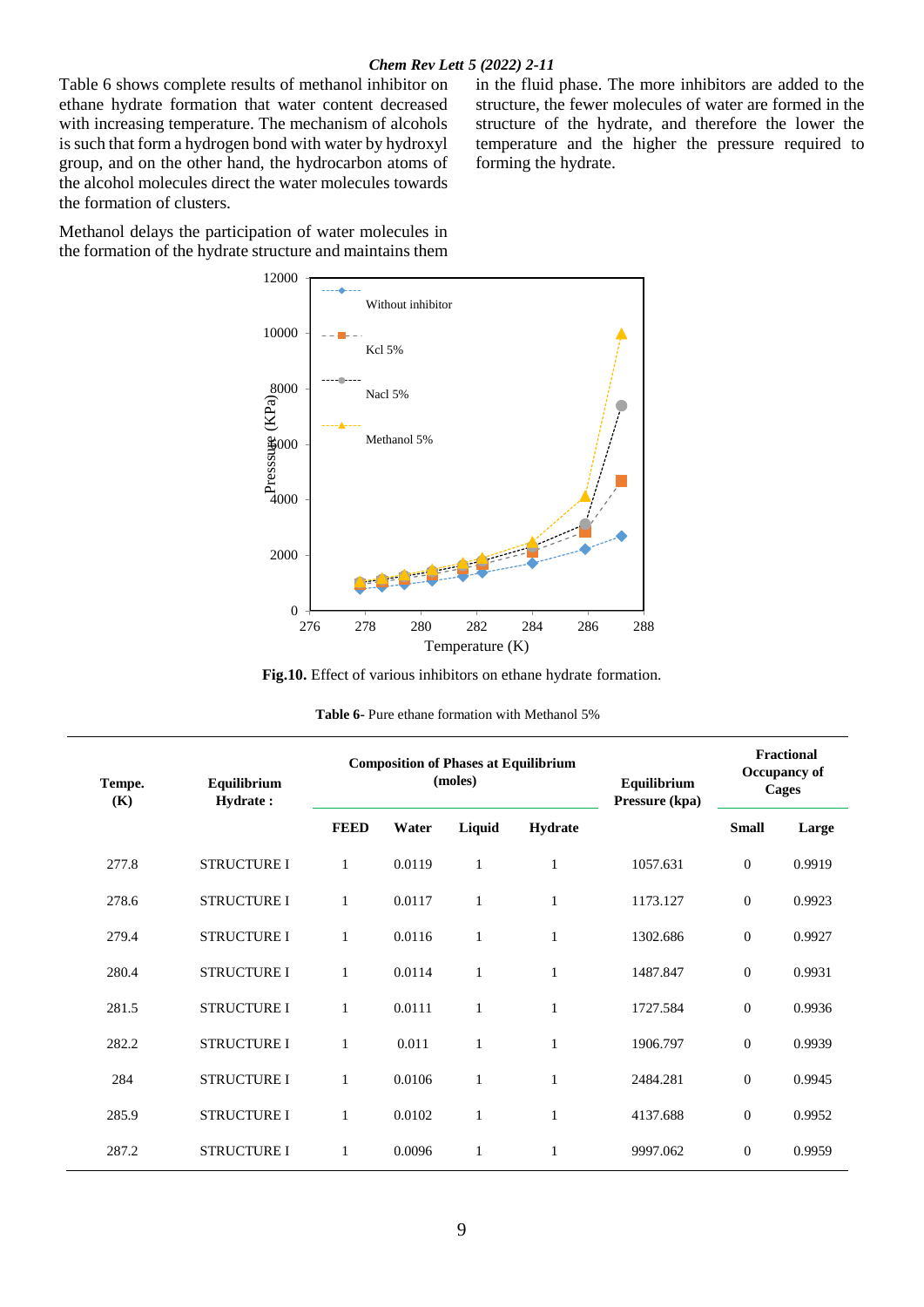#### *Chem Rev Lett 5 (2022) 2-11*

Inhibitors are more effective at higher temperatures and, as can be seen from the figures, at a specific concentration, the process of change is slower at lower temperatures, but at higher temperatures, the slope shows a large increase. Kcl inhibitor effect on formation was summarized in Table 7.

| Tempe. | Equilibrium        |              |        | <b>Composition of Phases at Equilibrium (moles)</b> | Equilibrium<br>Pressure (kpa) | <b>Fractional</b><br><b>Occupancy of Cages</b> |                  |        |
|--------|--------------------|--------------|--------|-----------------------------------------------------|-------------------------------|------------------------------------------------|------------------|--------|
| (K)    | Hydrate            | <b>FEED</b>  | Water  | Liquid                                              | <b>Hydrate</b>                |                                                | <b>Small</b>     | Large  |
| 277.8  | <b>STRUCTURE I</b> | 1            | 0.0006 |                                                     |                               | 955.631                                        | $\mathbf{0}$     | 0.9911 |
| 278.6  | <b>STRUCTURE I</b> | $\mathbf{1}$ | 0.0006 |                                                     |                               | 1055.177                                       | $\mathbf{0}$     | 0.9915 |
| 279.4  | <b>STRUCTURE I</b> | 1            | 0.0006 |                                                     |                               | 1167.321                                       | $\boldsymbol{0}$ | 0.9919 |
| 280.4  | <b>STRUCTURE I</b> | $\mathbf{1}$ | 0.0007 |                                                     |                               | 1325.453                                       | $\boldsymbol{0}$ | 0.9924 |
| 281.5  | <b>STRUCTURE I</b> | 1            | 0.0007 |                                                     |                               | 1528.302                                       | $\boldsymbol{0}$ | 0.9929 |
| 282.2  | <b>STRUCTURE I</b> | 1            | 0.0008 | $\mathbf{1}$                                        | 1                             | 1676.335                                       | $\mathbf{0}$     | 0.9932 |
| 284    | <b>STRUCTURE I</b> | 1            | 0.0009 | 1                                                   | $\mathbf{1}$                  | 2145.462                                       | $\boldsymbol{0}$ | 0.9939 |
| 285.9  | <b>STRUCTURE I</b> | 1            | 0.001  | 1                                                   |                               | 2856.422                                       | $\overline{0}$   | 0.9946 |
| 287.2  | <b>STRUCTURE I</b> | 1            | 0.0011 |                                                     |                               | 4691.5                                         | $\mathbf{0}$     | 0.9951 |

#### **Table 7-** Pure ethane formation with Kcl 5%

Methanol is a volatile substance and therefore when injected into the condensate (liquefied) phase or into a natural gas stream, only part of it enters the phases. Methanol is commonly used to prevent hydrate formation in pipelines and process equipment. But methanol has the opposite effect on the subsequent process of hydrocarbon flow. For example, a process problem associated with methanol is that methanol is concentrated in liquefied petroleum gas and liquefied petroleum gas (LPG). LPG is composed of large amounts of propane and butane mixtures. Propane + methanol and butane + methanol mixtures form azeotropes. These azeotropes mean that it is possible to separate two components from each other by the distillation method. This may be the reason why there are unacceptable amounts of methanol in LPG products, which even leads to a decrease in thermal value. Pure ethane formation with Nacl 5% was mentioned in Table 8.

| <b>Table 8-</b> Pure ethane formation with Nacl 5% |
|----------------------------------------------------|
|----------------------------------------------------|

| Temp. | Equilibrium        |             |        | <b>Composition of Phases at Equilibrium</b><br>(moles) |              | Equilibrium<br>Pressure (kpa) | <b>Fractional</b><br><b>Occupancy of Cages</b> |        |
|-------|--------------------|-------------|--------|--------------------------------------------------------|--------------|-------------------------------|------------------------------------------------|--------|
| (K)   | Hydrate:           | <b>FEED</b> | Water  | Liquid                                                 | Hydrate      |                               | <b>Small</b>                                   | Large  |
| 277.8 | <b>STRUCTURE I</b> | 1           | 0.0006 |                                                        | $\mathbf{1}$ | 1018.207                      | $\mathbf{0}$                                   | 0.9916 |
| 278.6 | <b>STRUCTURE I</b> | 1           | 0.0006 |                                                        | 1            | 1126.145                      | $\mathbf{0}$                                   | 0.992  |
| 279.4 | <b>STRUCTURE I</b> | 1           | 0.0007 |                                                        | 1            | 1246.139                      | $\mathbf{0}$                                   | 0.9924 |
| 280.4 | <b>STRUCTURE I</b> | 1           | 0.0007 | 1                                                      | $\mathbf{1}$ | 1416.952                      | $\Omega$                                       | 0.9928 |
| 281.5 | <b>STRUCTURE I</b> | 1           | 0.0008 | 1                                                      | $\mathbf{1}$ | 1637.015                      | $\theta$                                       | 0.9933 |
| 282.2 | <b>STRUCTURE I</b> | 1           | 0.0008 |                                                        | 1            | 1798.348                      | $\mathbf{0}$                                   | 0.9936 |
| 284   | <b>STRUCTURE I</b> |             | 0.0009 |                                                        | 1            | 2314.759                      | $\Omega$                                       | 0.9942 |